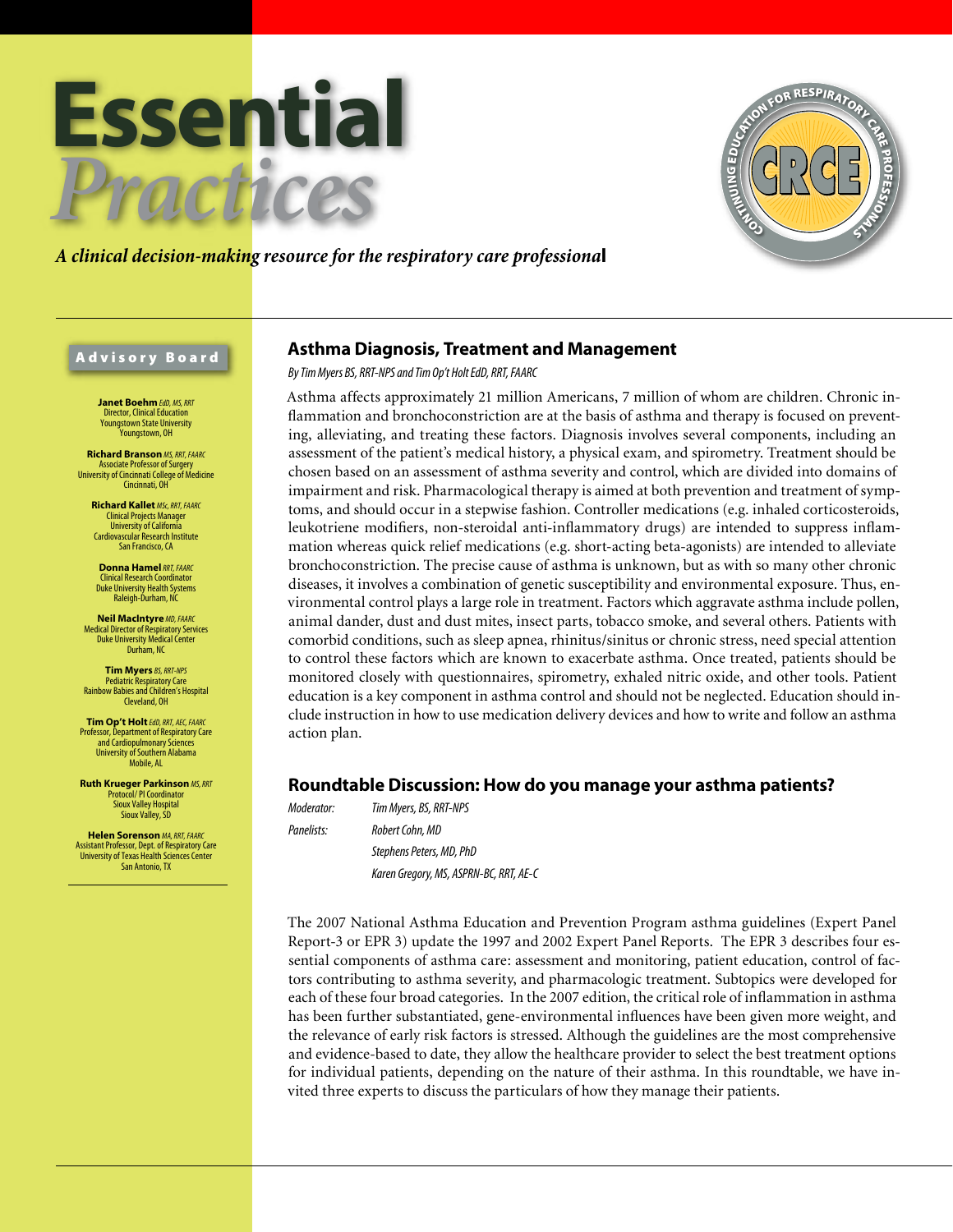# **Asthma Diagnosis, Treatment and Management**

**By Tim Myers BS, RRT-NPS and Tim Op't Holt EdD, RRT, FAARC**

sthma is a chronic inflammatory<br>disease of the airways characterized<br>by airway hyperreactivity and acute<br>episodes of airflow obstruction<br>caused by smooth muscle constriction. The sthma is a chronic inflammatory disease of the airways characterized by airway hyperreactivity and acute episodes of airflow obstruction US Centers for Disease Control and Prevention estimates that there are approximately 21 million people in the United States with the diagnosis of asthma, of which 7 million are under the age of  $18.<sup>1</sup>$ 

Chronic inflammation plays a key role in airway hyperresponsiveness, airflow obstruction, daily symptoms and disease chronicity. Inflammatory mediators secreted by airway cells (e.g. eosinophils, neutrophils, lymphocytes, mast cells, macrophages, dendritic cells and injured epithelial cells) play an important role in maintaining this inflammation. The exact mechanism of the pathogenesis of asthma inflammation is not clearly understood, but is currently under active investigation.

While the mechanism of inflammation remains a mystery, the origin of bronchoconstriction and airway hyperreactivity is much more clearly understood. During acute exacerbations of asthma, the smooth muscles surrounding the airways constrict, resulting in a narrowing of the airways and varying degrees of airflow obstruction. This produces the classic signs of asthma – coughing, wheezing, chest tightness and shortness of breath. Airway hyperreactivity can be simply defined as an exaggerated bronchoconstrictive response to a variety of external and internal stimuli.

# **Establishing a Diagnosis**

According to the current National Asthma Education and Prevention Program asthma guidelines (Expert Panel Report-3 or EPR 3)<sup>2</sup>, in diagnosing asthma, the clinician should determine (1) that the patient has episodic symptoms of airflow obstruction or airway hyperreactivity, (2) the airflow obstruction is at least partially reversible following administration of a short-acting

#### Table 1. **Recommended methods to establish the diagnosis are (EPR-2 1997)3:**

- Detailed medical history.
- Physical exam focusing on the upper respiratory tract, chest, and skin.
- Spirometry to demonstrate obstruction and assess reversibility, including in children > 5 years-of-age. Reversibility is determined either by an increase in FEV<sub>1</sub> of ≥12 percent from baseline or by an increase ≥10 percent of predicted FEV<sub>1</sub> after inhalation of a short-acting bronchodilator.
- Additional studies as necessary to exclude alternate diagnoses.

beta adrenergic bronchodilator, and that (3) alternative diagnoses have been excluded or ruled out. The recommended methodology for establishing a diagnosis of asthma has not undergone major changes since 1997. The 4 main methods of assessment and determination are found in Table 1. We will take a closer look at each of these key recommendations separately.

#### *Medical History*

When a patient that appears to have asthma presents for the first time, one should obtain a detailed medical history. This may provide some insight to the primary symptoms that may be due to asthma. Other information gleaned from this verbal history may be supportive of the probability of asthma, such as familial history, the pres-

#### Table 2. **Additional recommendations from the Expert Panel Report-32 regarding spirometry in the general or primary care practice.**

- The Expert Panel recommends that office-based physicians who care for asthma patients should have access to spirometry, which is useful in both diagnosis and periodic monitoring. Spirometry should be performed using equipment and techniques that meet standards developed by the ATS
- The Expert Panel recommends that when office spirometry shows severe abnormalities, or if questions arise regarding test accuracy or interpretation, further assessment should be performed in a specialized pulmonary function laboratory

ence of atopy, or the pattern or context in which the asthma-like symptoms occur (e.g. allergies, viral, exercise-induced, seasonal).

# *Physical Examination*

The physical exam for asthma typically focuses on three main areas: the upper respiratory tract, the chest and the skin. The upper respiratory tract is auscultated for the presence of wheezing or a prolonged expiratory phase. A secondary examination of the upper airway investigates the presence of increased nasal secretions, mucosal swelling, or nasal polyps. An examination of the chest may reveal hyperexpansion, accessory muscle use or hunched shoulders, indicating chest deformities. The patient may be asymptomatic between flares. Finally, an inspection of the skin may reveal evidence of atopic dermatitis, eczema or another manifestation of an allergic skin condition. The physical examination may be normal when the patient is asymptomatic.

#### Table 3. **Alternate diagnosis possibilities for asthma.**

#### **Infants and Children**

*Upper airway diseases*

# ● Allergic rhinitis and sinusitis

*Obstructions involving large airways*

- Foreign body in trachea or bronchus
- Vocal cord dysfunction
- Vascular rings or laryngeal webs
- Laryngotracheomalacia, tracheal stenosis, or bronchostenosis
- Enlarged lymph nodes or tumor
- *Obstructions involving small airways*
	- Viral bronchiolitis or obliterative bronchiolitis
	- Cystic fibrosis
	- Bronchopulmonary dysplasia
	- Heart disease

#### *Other causes*

- Recurrent cough not due to asthma
- Aspiration from swallowing mechanism
- dysfunction or gastroesophageal reflux

# **Adults**

- COPD (e.g., chronic bronchitis or emphysema)
- Congestive heart failure
- Pulmonary embolism
- Mechanical obstruction of the airways (benign and malignant tumors)
- Pulmonary infiltration with eosinophilia
- Cough secondary to drugs (e.g., angiotensin-converting enzyme (ACE) inhibitors)
- Vocal cord dysfunction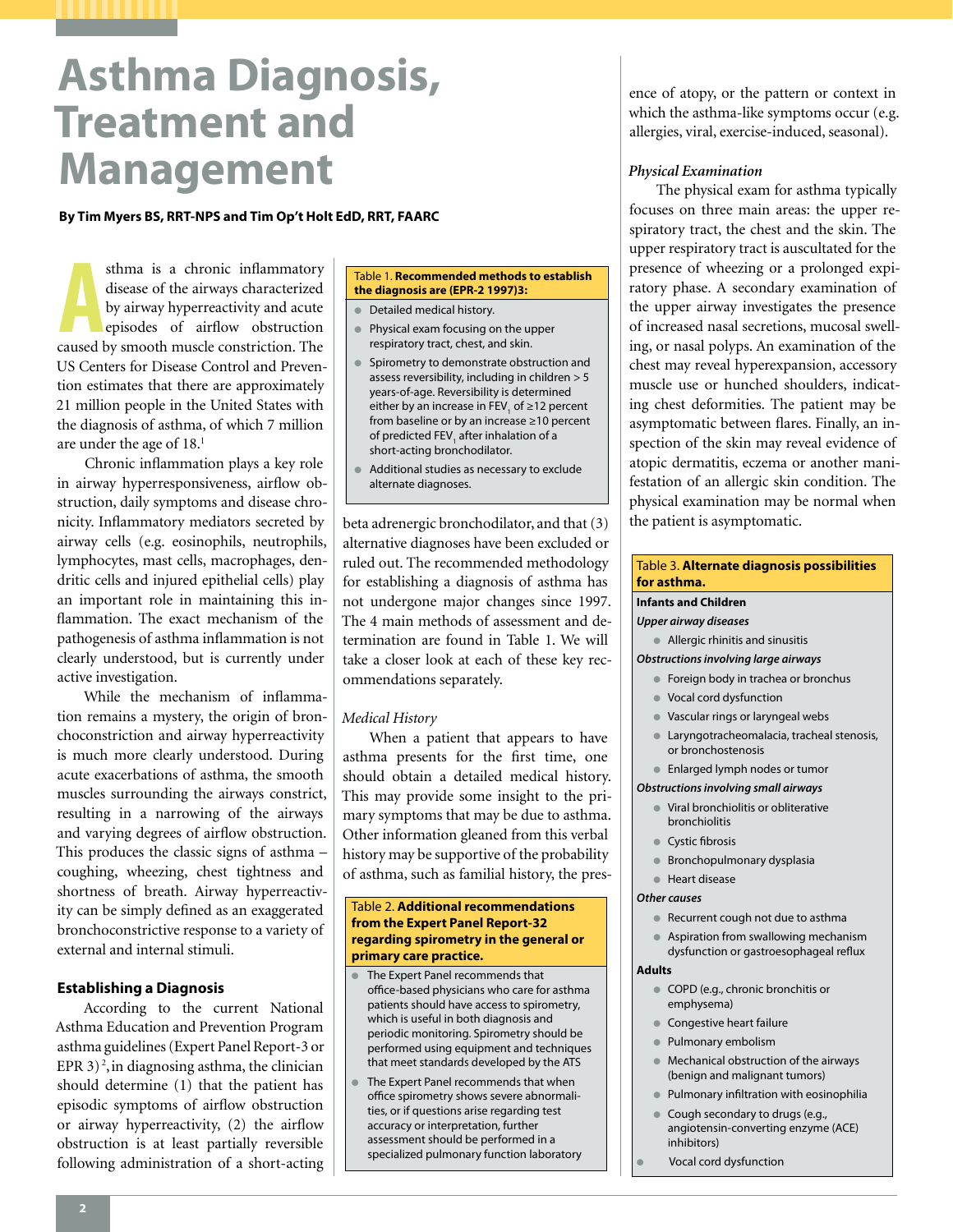# *Spirometry (Pulmonary Function Testing)*

The use of spirometry to determine the diagnosis of asthma is currently considered the "gold standard" for a definitive diagnosis. One of the key updates from the 1997 and 2002 guidelines regards the use of spirometry, especially in children, and in the criteria of reversibility. The 2007 Expert Panel recommends that spirometry measurements be taken before and after inhaling a shortacting bronchodilator. These include forced expiratory volume in one second  $[FEV<sub>1</sub>]$ , forced expiratory volume in 6 seconds [FEV $_{6}$ ], forced vital capacity [FVC] and FEV<sub>1</sub>/FVC ratio. Table 2 provides additional recommendations from the Expert Panel in regards to spirometry in the general or primary care setting.

# *Differential or Alternate Diagnoses of Asthma*

The Expert Panel recommends consideration of alternative diagnoses, as appropriate. Table 3 provides a general list of potential alternate diagnoses that may be considered for both children and adults during the clinical evaluation. While typically not necessary, the clinician may want

to consider additional tests to facilitate or rule out the diagnosis of asthma. These include chest radiographs, allergy testing, lung volume and diffusion or challenge testing, and biomarkers of inflammation.

# *Asthma Severity*

**Treatment**

The EPR 3 stresses the importance of determining asthma severity upon initial assessment, as it becomes the basis for establishing a medication regimen. Asthma severity and control fall into two domains: *impairment* and *risk*. The main impairment components with regard to severity are: daytime symptoms, nocturnal symptoms, activity limitation, utilization of short-acting beta-agonists and lung function assessment in asthmatics  $\geq$ 5 years of age. The areas of *risk* – which are new in the EPR 3 – include components of asthma exacerbations. Table 4 provides an example of a severity table and its components of impairment and risk. The four levels of asthma severity are: intermittent, mild persistent, moderate persistent, and severe persistent.

The goals of pharmacologic therapy

in asthma are to prevent or control symptoms, reduce functional morbidity, decrease the frequency and severity of acute exacerbations, reverse airflow obstruction and improve overall quality of life (QOL). The chronic treatment of asthma utilizes long-term control medications to achieve and maintain control of persistent asthma symptoms, and quick relief medications for treating acute symptoms and exacerbations. Patients that have persistent asthma severity require both classes of medications, while those with intermittent asthma usually require only quick relief medications. The EPR 3 guidelines still recommend a stepwise approach to the pharmacologic management of asthma (Table 5). The main difference from the EPR 2 is that the number of treatment steps has increased from 4 to 6.

#### *Controller Medications*

In EPR 3, evidence for the daily use of controller medications for persistent asthma is of the highest level (Evidence Grade A). The most effective medications in the controller class are those which suppress the primary inflammatory characteristics of asthma and potentially decrease airway hy-

| Table 4. Classifying Asthma Severity in Youths > 12 Years of Age and Adults (adapted from reference 2). |                                                                                        |                                                                                                                                                  |                                                                    |                                                                                           |                                                              |  |  |  |
|---------------------------------------------------------------------------------------------------------|----------------------------------------------------------------------------------------|--------------------------------------------------------------------------------------------------------------------------------------------------|--------------------------------------------------------------------|-------------------------------------------------------------------------------------------|--------------------------------------------------------------|--|--|--|
|                                                                                                         |                                                                                        | Classification of Asthma Severity (Youths ≥12 years of age and adults)                                                                           |                                                                    |                                                                                           |                                                              |  |  |  |
|                                                                                                         |                                                                                        | <b>Persistent</b>                                                                                                                                |                                                                    |                                                                                           |                                                              |  |  |  |
| <b>Components of Severity</b>                                                                           |                                                                                        | <b>Intermittent</b>                                                                                                                              | <b>Mild</b>                                                        | <b>Moderate</b>                                                                           | <b>Severe</b>                                                |  |  |  |
| Impairment<br><b>Normal</b><br>FEV1/FVC:<br>8-19 yr 85%<br>0-9 yr 80%<br>40-59 yr 75%<br>60-80 yr 70%   | Symptoms                                                                               | $\leq$ 2 days/week                                                                                                                               | >2 days/week but<br>not daily                                      | Daily                                                                                     | Throughout the day                                           |  |  |  |
|                                                                                                         | Nighttime<br>awakenings                                                                | $\leq$ 2x/month                                                                                                                                  | 3-4x/month                                                         | >1x/week but<br>not nightly                                                               | Often 7x/week                                                |  |  |  |
|                                                                                                         | Short-acting<br>beta2-agonist use<br>for symptom<br>control (not<br>prevention of EIB* | $\leq$ 2 days/week                                                                                                                               | >2 days/week<br>but not >1x/day                                    | Daily                                                                                     | Several times<br>per day                                     |  |  |  |
|                                                                                                         | Interference<br>with normal<br>activity                                                | None                                                                                                                                             | <b>Minor limitation</b>                                            | Some limitation                                                                           | Extremely<br>limited                                         |  |  |  |
|                                                                                                         | Lung function                                                                          | • Normal FEV,<br>between<br>exacerbations<br>$\cdot$ FEV, $>80\%$<br>predicted<br>· FEV1/FVC<br>normal                                           | $\cdot$ FEV, $\geq$ 80%<br>predicted<br>$\cdot$ FEV,/FVC<br>normal | $\cdot$ FEV, $>60\%$ but<br><80% predicted<br>$\cdot$ FEV <sub>1</sub> /FVC<br>reduced 5% | $\cdot$ FEV, <60%<br>predicted<br>· FEV,/FVC<br>reduced > 5% |  |  |  |
| <b>Risk</b>                                                                                             | Exacerbations<br>requiring oral<br>systemic<br>corticosteroids                         | $0-1$ /year                                                                                                                                      | $\geq$ 2/year $\qquad$                                             |                                                                                           |                                                              |  |  |  |
|                                                                                                         |                                                                                        | Consider severity and interval since last exacerbation. Frequency and severity may fluctuate over time<br>for patients in any severity category. |                                                                    |                                                                                           |                                                              |  |  |  |
|                                                                                                         |                                                                                        | Relative annual risk of exacerbations may be related to FEV,                                                                                     |                                                                    |                                                                                           |                                                              |  |  |  |

*\*EIB = Exercise Induced Bronchospasm*

#### **3**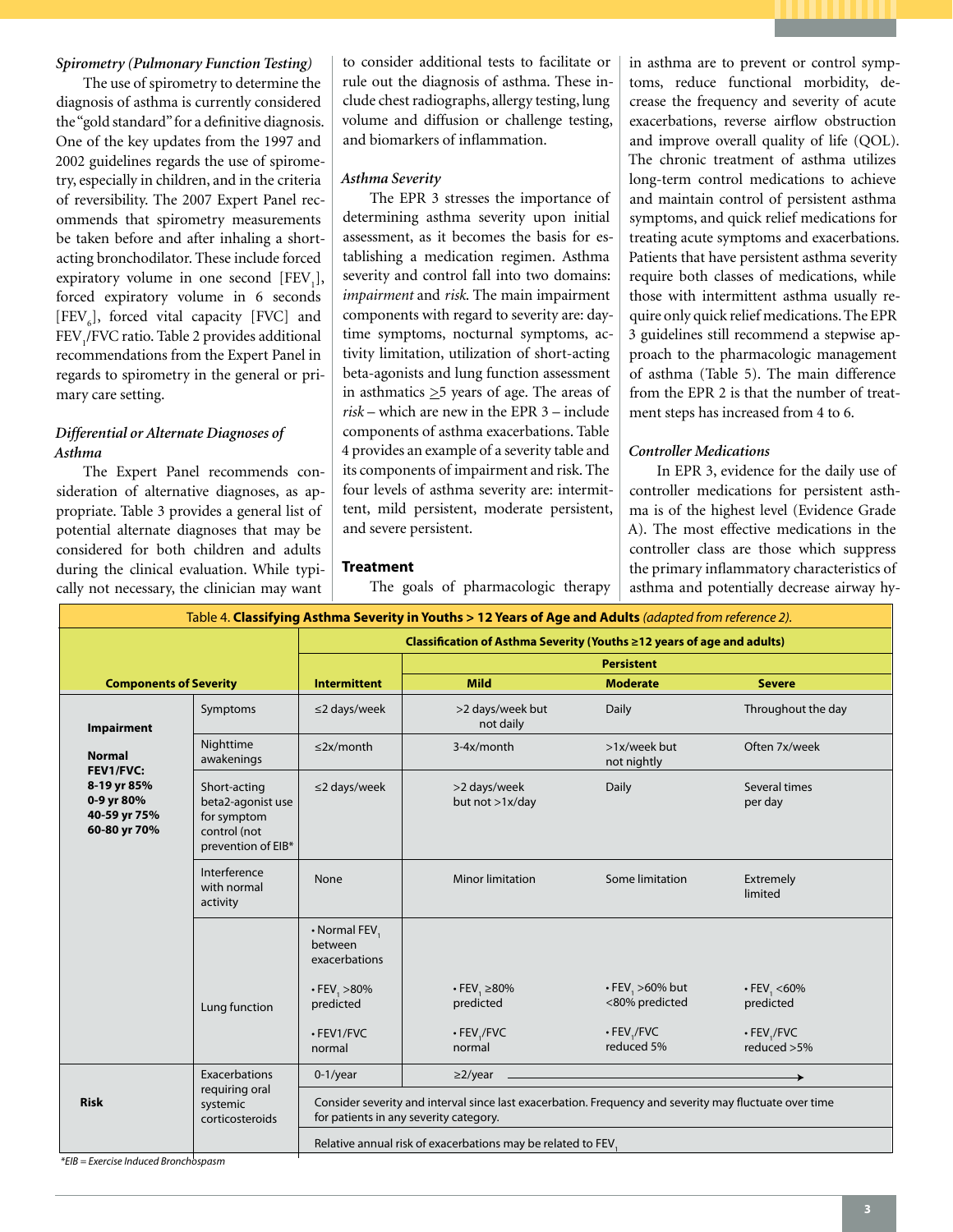# perresponsiveness.

Because the asthma inflammatory response is multifactorial, the list of controller medications is diverse and includes medications from several classes, such as inhaled corticosteroids (ICS), leukotriene modifiers, non-steroidal anti-inflammatories, longacting beta-agonists, methylxanthines and immunomodulators. Of these medications, the ICS are the most potent and consistently effective for all patients with persistent disease. (Evidence Grade A)

# *Quick Relief Medications*

Quick relief medications are prescribed to provide prompt relief of acute asthma symptoms and to induce the resolution of bronchoconstriction by airway smooth muscle relaxation. The primary medications in this class are short-acting beta-agonists (SABAs), systemic corticosteroids and anticholinergics.

Anticholinergics, combined with SABAs, are recommended for patients who have moderate-to-severe obstructive airflow exacerbations. While systemic corticosteroids have a much slower onset of action, their use in moderate-to-severe exacerbations is

recommended as they prevent the progression of the exacerbation, facilitate a quicker recovery and minimize the potential for relapse.

# **Asthma Assessment and Monitoring**

Assessment and monitoring are linked to severity, control and responsiveness to treatment. As defined in EPR 3, severity is the intrinsic intensity of the disease process and is most easily measured in a patient not receiving long-term control therapy. So, when we ask the patient about the nature and frequency of their symptoms and evaluate pulmonary function, we are evaluating severity. This step is usually performed when the patient first presents with symptoms. Severity is based upon the frequency of symptoms, the number of night-time awakenings, frequency of short-acting beta agonist use for symptom control, interference with normal activity, and lung function. Severity increases with the frequency of symptoms and with decrements in pulmonary function. As in the EPR 2, asthma is classified in 4 categories as previously discussed. However, the first category is now called "intermittent," as opposed to "mild intermittent," since there

are reports of patients with previously reported "mild" intermittent asthma experiencing a severe exacerbation requiring ventilation, or even dying, so the term "mild" was a misnomer.

# **Asthma Control**

Control is the degree to which symptoms of asthma are minimized and the goals of therapy are met. When we evaluate control, we are again assessing impairment and risk for future exacerbations as we did when the patient first presented (Table 6). A variety of age-appropriate questionnaires are used to assess control, which are listed in EPR 3. In addition to *impairment*, the patient is evaluated for the *risk* of future exacerbation. This is based on the number of exacerbations per year requiring oral systemic corticosteroids, reduction in lung growth, and intensity of treatment-related side effects. Asthma control is classified as: well-controlled, not well-controlled, or very poorly controlled. A reduction in therapy may be considered if the patient is well-controlled for 3 months on the present therapy. An increase in therapy is considered after determining that environmental control is

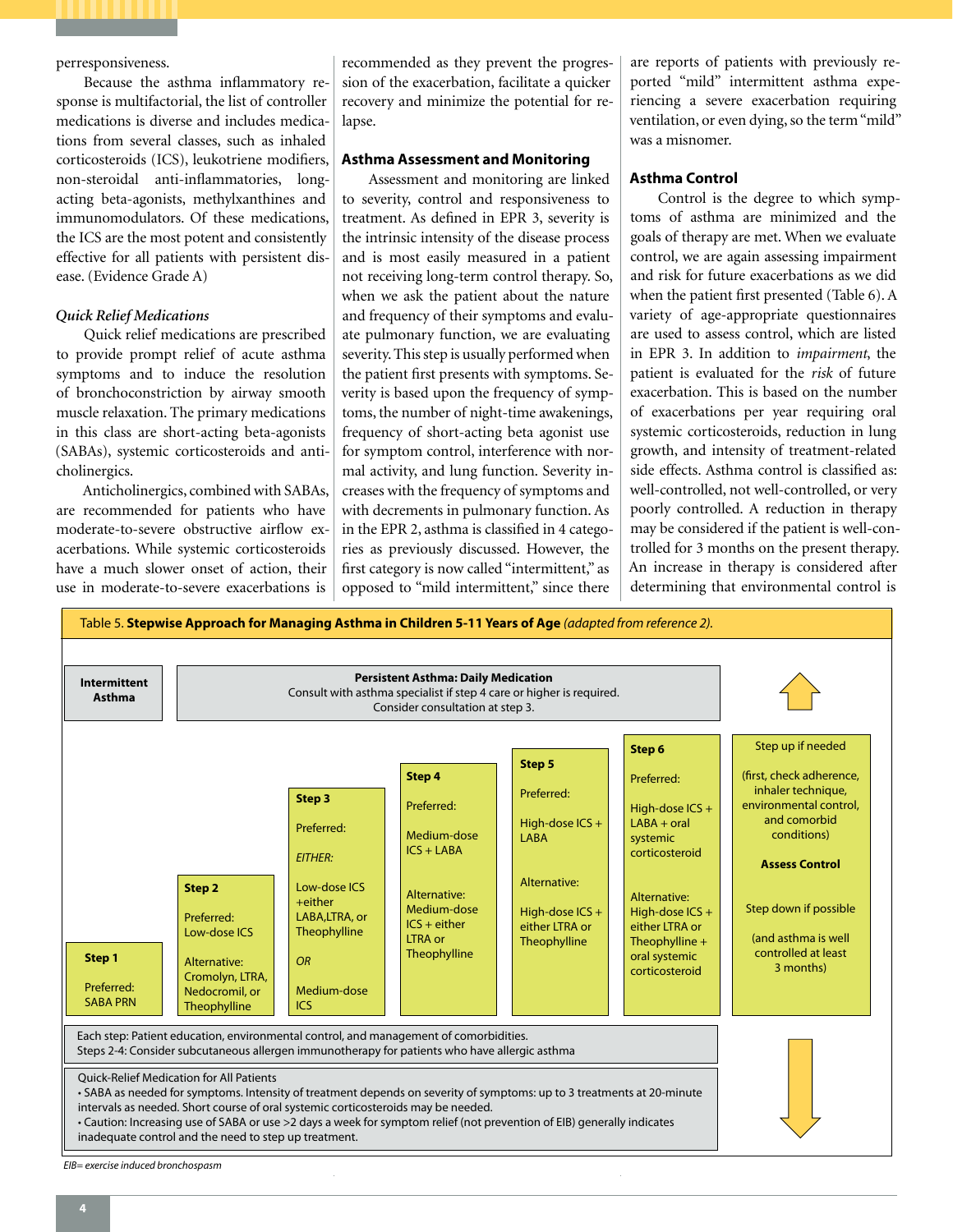adequate, and the patient has adhered to drug management as prescribed, but is still not controlled. Responsiveness is the ease with which control is achieved by therapy.

# **Identifying Precipitating Factors**

The precise mechanism of asthma is unknown. However, it is known that the interaction of genetic and environmental factors during the development of the immune system is responsible for making one vulnerable to allergies and asthma. The inflammation in asthma is related to an imbalance between Th1 and Th2 lymphocytes, favoring the Th2 lymphocytes which generate the cytokines present in asthma. At birth, there is a trend toward Th2 generation. Stimuli, such as infections, exposure to other children, and less frequent use of antibiotics, activate Th1 responses, bringing the Th1/Th2 relationship into balance. This is known as the "hygiene hypothesis." However, absence of exposure to other children, frequent antibiotic use, and exposure to infection favor the persistence of a lymphocyte pattern dominated by Th2. In children who have this persistence of Th2 lymphocytes, IgE antibodies to environmental antigens are produced.

Genetics may also play a role, as it is known that a parent with asthma often has one or more children with asthma. Genetic polymorphisms of the beta $_2$  adrenergic receptor can alter the response to bronchodilators. Gender also plays a role in asthma. Asthma is more prevalent in boys, but following puberty, the incidence is greater in females.

Environmental factors play a significant role in the persistence and severity of asthma; most importantly, airborne allergens and viral respiratory infections. Sensitivity to house dust mites and *Alternaria* are important factors in the development of asthma in children. Other allergens affecting children in particular are cat and cockroach.

Interestingly, exposure to cats and dogs early in life may protect against asthma. The respiratory syncytial virus (RSV) and parainfluenza virus cause bronchiolitis and there is a strong correlation between bronchiolitis in infancy and development of asthma later in life. Surprisingly, exposure to RSV may be protective against asthma, according to the hygiene hypothesis. Therefore, it's not always a bad thing for a child to be exposed to what would normally be

considered hazardous, but this is not the case with cockroach and *Alternaria*. There are other numerous environmental factors which may act as triggers of an asthma exacerbation: tobacco smoke, air pollution, change of weather, aerosols and sprays, strong emotion, and exercise. Exercise is a significant trigger in 80% of those with asthma.

Environmental control is, then, a major part of the teamwork necessary for control of asthma. Feathered or furred animals should not be allowed in the house. If this is impossible, at least the bedroom of the allergic person should be kept animal-free. Surfaces that may attract dust should be minimized. For example, carpets and drapery should substituted with wood and hard surface blinds. Stuffed animals should be removed if possible. If not, they may be kept in a plastic bag in the freezer when not in use. Mattresses and pillows should be zipped into mite-proof sacks, available at most department stores. The air in the bedroom should be filtered. However, there is no evidence to recommend electrostatic filters to control all indoor allergens. Care should be taken to control roaches with traps, bombs, or boric acid. Food containers should be sealed and unused food disposed of quickly. Room humidity of about 50% discourages both roaches and dust mites. Any trace of mold should be removed.

There is no more toxic substance to the asthmatic lung than tobacco smoke. There must be no smoking in the house of a person with asthma, nor should the person with asthma smoke. Patients with asthma who are aware that exercise is a trigger should be encouraged to use their short-acting beta, adrenergic bronchodilator 15-20 minutes before exercise. They should also warm up slowly and wear a scarf if exercising in cold weather. For patients who are susceptible to cold weather, or changes in weather, the environment should be kept as constant as possible, avoiding extremes. Emotional stress should be minimized. Patients may find meditation helpful, although there is no conclusive evidence that this is helpful in all cases. When cleaning, the patient with asthma should wear a dust mask and avoid aerosol cleaners. Likewise, a mask should be worn when working outside during pollen season.

# **Comorbid conditions**

Patients with asthma should be evaluated for the presence of allergic bronchopulmonary aspergillosis (ABPA), gastroesophageal reflux (GERD), obesity, obstructive sleep apnea (OSA), rhinitis/sinusitis, and chronic stress or depression.

ABPA, a fungal infection, should be

| Table 6. Assessing Asthma Control in Children 0-4 Years of Age (adapted from reference 2). |                                                                                                     |                                                                                                                                                                                                                                         |                                      |                                         |  |  |  |
|--------------------------------------------------------------------------------------------|-----------------------------------------------------------------------------------------------------|-----------------------------------------------------------------------------------------------------------------------------------------------------------------------------------------------------------------------------------------|--------------------------------------|-----------------------------------------|--|--|--|
| <b>Components of Control</b>                                                               |                                                                                                     | <b>Classification of Asthma Control (Children 0-4 years of age)</b>                                                                                                                                                                     |                                      |                                         |  |  |  |
|                                                                                            |                                                                                                     | Well<br><b>Controlled</b>                                                                                                                                                                                                               | <b>Not Well</b><br><b>Controlled</b> | <b>Very Poorly</b><br><b>Controlled</b> |  |  |  |
|                                                                                            | Symptoms                                                                                            | $\leq$ 2 days/week                                                                                                                                                                                                                      | >2 days/week                         | Throughout<br>the day                   |  |  |  |
| <b>Impairment</b>                                                                          | Nighttime<br>awakenings                                                                             | $<$ 1x/month                                                                                                                                                                                                                            | $>1x/m$ onth                         | >1x/week                                |  |  |  |
|                                                                                            | Interference<br>with normal<br>activity                                                             | None                                                                                                                                                                                                                                    | Some<br>limitation                   | Extremely<br>limited                    |  |  |  |
|                                                                                            | Short-acting<br>beta <sub>,</sub> -agonist use<br>for symptom<br>control of EIB)<br>(not prevention | $\leq$ 2 days/week                                                                                                                                                                                                                      | >2 days/week                         | Several times<br>per day                |  |  |  |
| <b>Risk</b>                                                                                | Exacerbations<br>requiring oral<br>systemic<br>corticosteroids                                      | $0-1$ /year                                                                                                                                                                                                                             | $2-3$ /year                          | $>3$ /year                              |  |  |  |
|                                                                                            | Treatment-related<br>adverse effects                                                                | Medication side effects can vary in intensity from none to very<br>troublesome and worrisome. The level of intensity does not<br>correlate to specific levels of control but should be considered in<br>the overall assessment of risk. |                                      |                                         |  |  |  |

*EIB= exercise induced bronchospasm*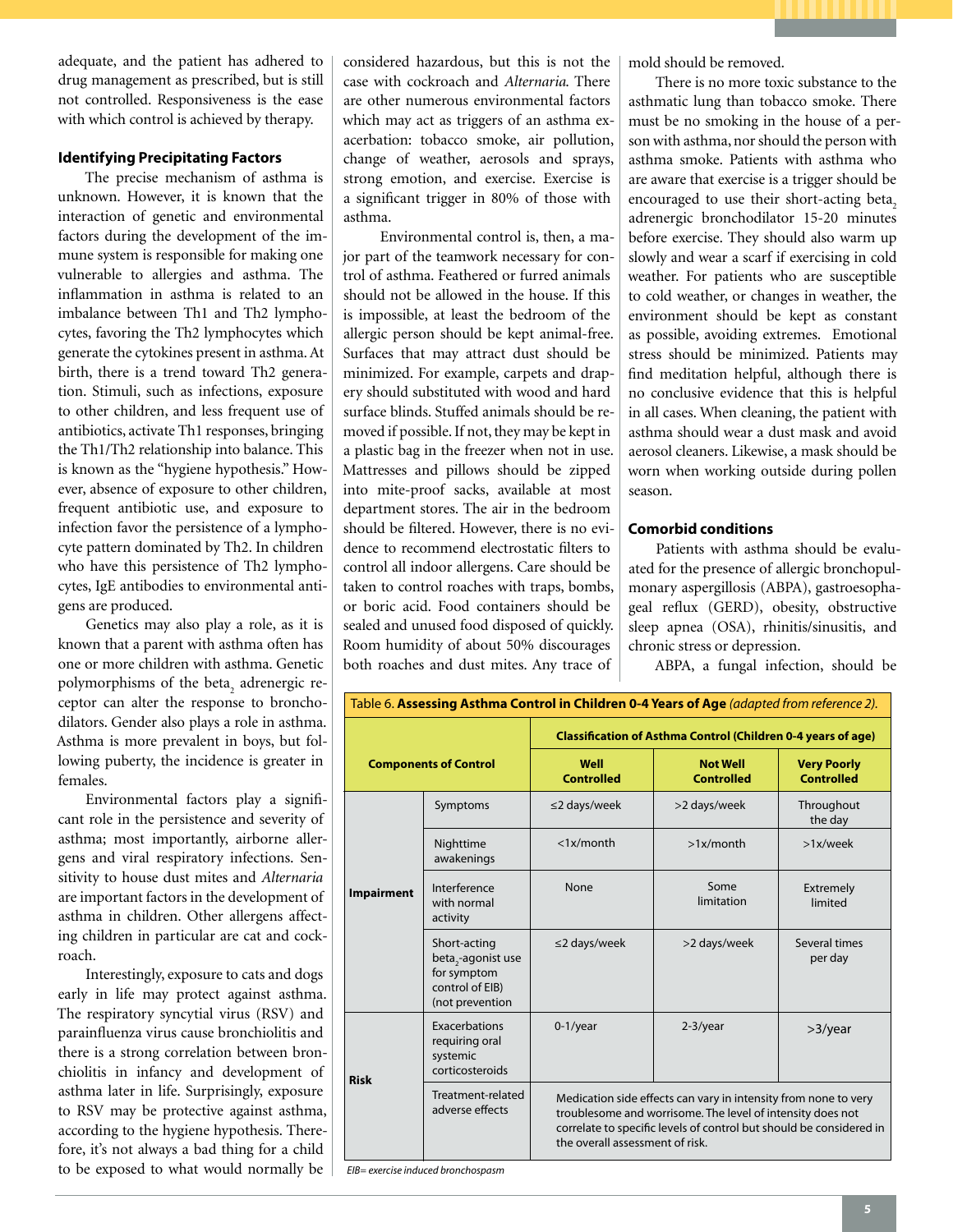suspected in patients who have asthma and a history of pulmonary infiltrates and evidence of IgE sensitization to *Aspergillus,* and in corticosteroid-dependent patients who have asthma. Diagnostic criteria for ABPA are unclear, but generally include a positive immediate skin test to *Aspergillus*, a total serum IgE > 417 IU  $(1,000 \text{ mg/mL})$ , elevated serum IgE and/or immunoglobulin G (IgG) to *Aspergillus*, and central bronchiectasis. ABPA is treated with prednisone and antifungal agents.

GERD should be medically managed in patients with asthma by avoiding heavy meals, fried food, caffeine, and alcohol, avoiding all food within 3 hours of retiring, elevating the head of the bed on 6-8 inch blocks, and by using appropriate pharmacologic therapy, such as omeprazole. Reflux during sleep can contribute to nocturnal asthma symptoms.

In obesity, weight loss may improve asthma control, but studies are limited. Increased risk of exacerbation is greatest in postpubertal women and is associated with more severe symptoms, airway inflammation, and new-onset or persistent disease (EPR 3, p 179). Weight loss in adults results in improved pulmonary mechanics, improved FEV<sub>1</sub>, reductions in exacerbations and courses of oral steroids, and improved QOL.

OSA and asthma may be mistaken for each other, due to similar nocturnal symptoms: nocturnal arousals, changes in oronasal airflow, ventilatory effort, and decreases in oxygen saturation. Also, OSA and asthma may coexist in many patients, leading to the Expert Panel recommendation to evaluate sleep-disordered breathing in asthmatic patients. Patients with both OSA and asthma who are treated with continuous positive airway pressure demonstrate improvement in peak expiratory flow (PEF).

It is important to evaluate patients with asthma for rhinitis, sinusitis and vice-versa. The upper and lower airways share a mucosa, and therefore show similar changes when inflamed: congestion, edema, and increased secretions. Treatment of patients with rhinitis/sinusitis and asthma with intranasal corticosteroids has resulted in decreased markers of lower airway inflammation (NO and  $H_2O_2$ ). It appears that treatment of asthma improves rhinitis/sinusitis and treatment of rhinitis/sinusitis improves asthma.

The relationship between stress and

asthma is not well defined. Stress has been implicated both as a trigger for asthma, and for encouraging behaviors that trigger asthma, such as smoking. Stress and depression in the patient with asthma should be treated with counseling and pharmacologic treatments, as required.

# **Monitoring Tools**

The QOL and control of asthma may be monitored with paper and pencil screening tools, such as the Asthma Control Test and others. According to EPR 3, key areas of QOL should be periodically evaluated, including work or school time missed because of asthma, reduction in usual activities, sleep disturbances due to asthma, and change in caregivers' activities due to a child's asthma. These factors are also listed on the tables for evaluating the patient's severity and control. EPR 3 lists some QOL questions the asthma educator may ask the patient (EPR 3, figure 3-7; p. 79).

Spirometry is used at initial assessment for determining severity and during followup visits to determine effectiveness of therapy and to monitor ongoing changes in lung function in patients 5 years-of-age and older. (Table 4) Peak flow or  $\mathrm{FEV}_1$  are used as part of the assessment of control (Table 6). Peak flow may be used by the patient at home to monitor effectiveness of therapy and to assess which zone they are in during an exacerbation to determine the need for additional therapy (Figure 1). Peak flow is also used by those who are "poor perceivers" of lung function, again to determine the need for additional therapy, or the need to seek medical attention.

The use of exhaled nitric oxide  $(FE_{NO})$ in asthma is a recent development. Nitric oxide is a marker of inflammation in the airways, and concentration of  $N0<sub>2</sub>$  in exhaled air correlates with inflammation and eosinophilia in induced sputum, bronchoalveolar lavage and tissue. While there is



no consistent normal value, values in nonatopic men range from 2.6 to 28.8 parts per billion (ppb) and in women from 1.6 to 21.5 ppb. FE<sub>NO</sub> is measured noninvasively. The patient inhales from an NO-free gas source, then exhales at 50 mL/sec into the device. Since nasal  $FE_{NO}$  is greater than pulmonary  $FE<sub>NO</sub>$  nasal exhaled air must be excluded.  $FE<sub>NO</sub>$  monitoring may be used for asthma screening in epidemiological studies, diagnosis of eosinophilic airway inflammation, predicting response to steroids, evaluation of response to asthma medications, selection of alternative treatments, predicting asthma exacerbations, predicting asthma relapse, adherence check, and dose titration of ICS. An  $FE_{NO}$  of  $> 35$  ppb is considered high. Eosinophilic airway inflammation is significant and asthma is very likely, as is a positive response to ICS. The monitor for  $FE<sub>NO</sub>$  is around \$30,000 which may limit its widespread use.<sup>3,4</sup>

# **Asthma Self Management**

Asthma self management education is important for teaching patients skills to control asthma and improve their QOL. This self management education should be accessible and available to patients and their families across the entire continuum of care. Two key components that should be discussed and evaluated at each visit are how to use medication delivery devices and how to write asthma action plans.

#### **Delivery Device Education**

As part of effective self-management, appropriate use of the medication delivery device is of vital importance. Review of delivery device technique should take place at each and every asthma interaction, and is absolutely necessary when switching medications or delivery systems. Device education should also address the use of spacers or valved holding chambers when the patient is prescribed metered dose inhalers. Also important is the proper method of maintaining and cleaning the delivery devices or accessory components.

# **Metered Dose Inhaler (MDI) Use and Cleaning**

The proper technique for the use of an MDI, as recommended by the American Association for Respiratory Care (AARC), is detailed in Table 7\*.<sup>5</sup> The MDI should be **Example 1.Pocket peak Flow Meter (Teleflex Medical)** cleaned once a week or as needed, because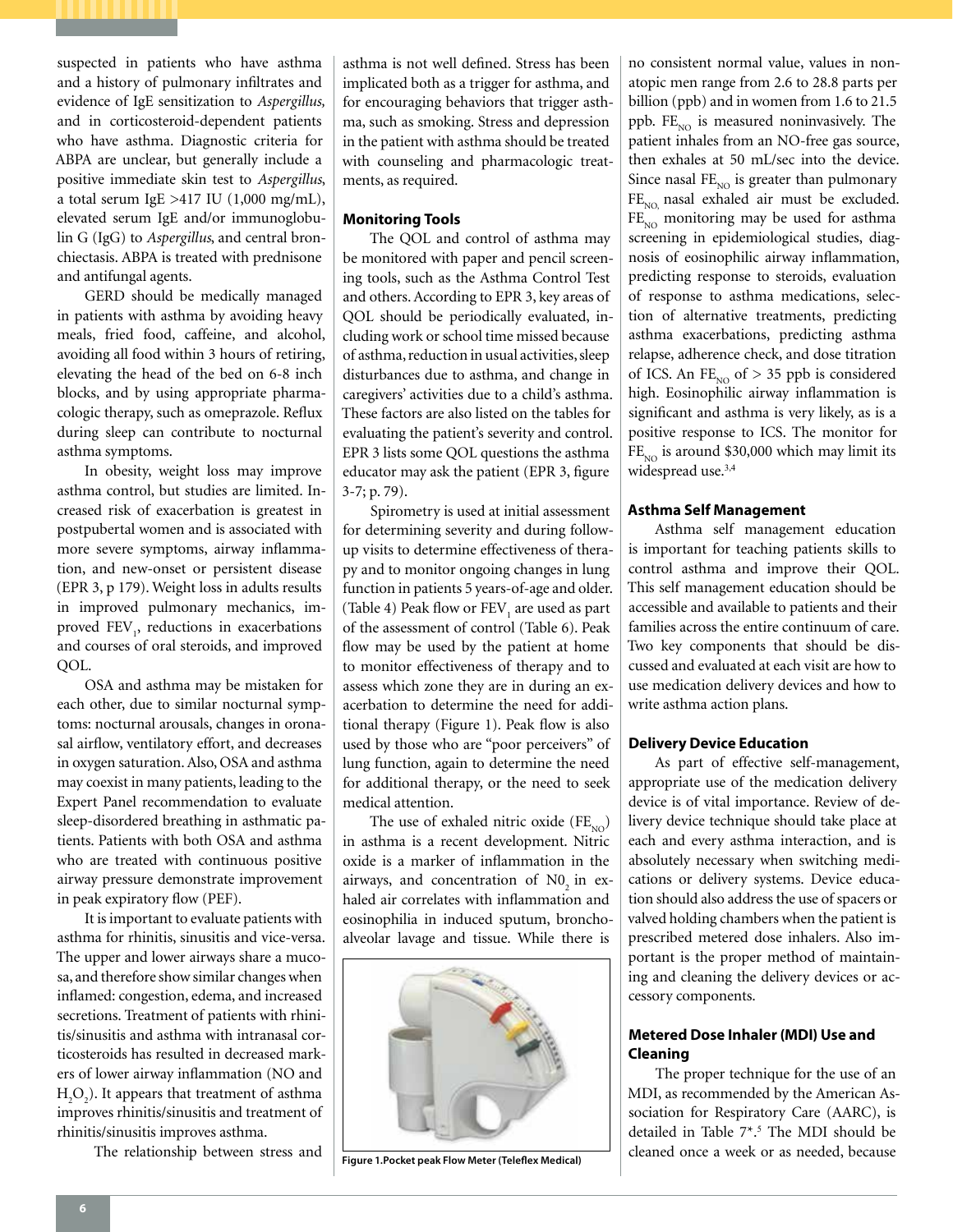the medication may clump at the nozzle of the actuator, which reduces the dose of medication. It is vitally important for the patient to keep track of the doses expelled from the MDI, so it may be replaced when near empty. The previous method of floating the MDI canister is no longer recommended. Now, the patient must keep track of the number of actuations on a daily basis until the use of dose-counters becomes a standard. The educator should instruct the patient to keep a "tick sheet" and record daily, the number of actuations used. A better alternative is to use the dose counter on the MDI, which counts down from a full canister (usually 160-200 doses). When the counter indicates that the MDI is nearly empty, it should be replaced. Even though spray comes out of the MDI, when the dose counter registers "0", it is just propellant.

# *Spacers and Holding Chambers*

The purpose of spacers and holding chambers is to improve medication dose delivery and actuation timing (Figure 2). A spacer is a tube with a mouthpiece or mask on one end and a boot to receive the MDI mouthpiece on the other. A valved holding chamber is a tube with a boot to receive the MDI mouthpiece on one end and a 1-way valve and mouthpiece or mask on the opposite end. The 1-way valve prevents the patient from exhaling into the tube, which may displace medication and decrease the medication dose available. A spacer or holding chamber should always be used with an inhaled corticosteroid to reduce the possibility of oral infection risks. It is optional with a short-acting beta<sub>2</sub> adrenergic or anticholinergic medication. The technique for using the MDI with a valved holding chamber is described in Table 9\*. The device should be cleaned every two weeks or as needed (Table 10\*).



**Figure 2. Anti-static pocket chamber (Teleflex Medical )**

#### *Dry Powder Inhalers (DPI)*

There are two types of DPI: single-use and multiple-use. The single-use DPI is loaded with a capsule before each inhalation (e.g. Foradil® Aerolizer® and Spiriva® Handihaler® ). The multiple-dose MDI typically contains 30-60 doses, so it is used for a month before needing to be replaced (e.g. Serevent® and Advair® Diskus® , Asmanex® Twisthaler® ). Instructions for each of these devices come with each device and are also found in the AARC guide to aerosol delivery devices.<sup>5</sup> An important difference between the MDI and the DPI is that the inspiratory flow with a DPI must be much faster than with the MDI, because there is no propellant in the DPI. It may be useful for the educator to teach the patient how to use a DPI with an inspiratory flow meter, such as the InCheck DialTM. The DPI and medication should be kept in a dry place so the medication does not clump due to dampness or excessive humidity. The patient should be instructed only to inhale from the DPI, never to exhale into it. The DPI must not be cleaned or rinsed, rather just kept in a clean location.

# *Small Volume Nebulizers*

The small volume medication nebulizer (SVN) is often used when the patient is incapable of using the MDI or DPI. There are a number of advantages to using a SVN. Many drug solutions may be aerosolized that are not available by MDI or DPI and if drugs are compatible, they may be mixed in the same treatment (e.g. albuterol and budesonide). No special breathing pattern or breath holding is required. The SVN may be used by the very young, very old or debilitated patient with adequate lung deposition. Most patients inhale from the SVN through a mouthpiece or mask (Figure 3). The "blow-by" technique must not



**Figure 3. Small Volume Nebulizer (Teleflex Medical )**

be used for children, as virtually no medication is delivered to the airways. Likewise, medicated aerosol therapy should not be delivered to a crying child due to prolonged exhalation phases with short inspiratory times. SVNs are either pneumatically or electrically powered.

#### *Written Asthma Action Plans*

Written asthma action plans offer a mechanism for the patient or caregiver to directly participate in patient self management. This written plan should be reviewed and revised as necessary at each asthma visit. The action plan should be made up of two components; (1) a management plan that indicates what medications should be taken on a daily basis and how to control environmental factors and, (2) a component on how to recognize and manage worsening asthma. There should also be an assessment component based on symptoms or peak flow, or both. The plan should clearly delineate what medications are taken for longterm control and which should be taken for quick relief. Finally, the written asthma action plan should contain information on when the patient or caregiver should call for emergency medical help.

#### **Conclusion**

Asthma is a chronic inflammatory disorder of the airways with periodic episodes of hyperreactivity and airflow obstruction. Although there is no cure for this chronic disease, it is quite manageable with medications and self management education. Accurate diagnosis and appropriate management can lead to improved patient outcomes and improved QOL for both the patient and their families or caregivers.

> *Tables 7-10 can be accessed at www.clinicalfoundations.org*

#### **References**

- 1 Moorman JE, Rudd RA, Johnson CA, et al. National surveillance for asthma—United States, 1980-2004. *MMWR Surveill Summ* 2007; 56 (8):1-54. Available at: http://www. cdc.gov/mmwr/preview/mmwrhtml/ss5608a1.htm. cessed: May 16, 2008.
- 2 National Institutes of Health, National Asthma Education and Prevention Program. Expert Panel Report 3 (EPR 3): Guidelines for the diagnosis and management of asthma. Pub. No. 07-4051, 2007. Available at: http://www.nhlbi.nih. gov/guidelines/asthma/ Accessed: May 16, 2008.
- 3 Pijnenburg MWH, DeJongste JC. Exhaled nitric oxide in childhood asthma: a review. *Clinical and experimental Allergy* 2007;38:246-259.
- 4 Stewart L, Katial R. Exhaled nitric oxide. *Immunology and Allergy Clinics of North America* 2007;27: 571-586.
- 5 Hess DR, Myers TR, Rau JL. A guide to aerosol delivery devices. American Association for Respiratory Care. http:// www.aarc.org/education/aerosol\_devices/index.asp.Accessed May 14, 2008.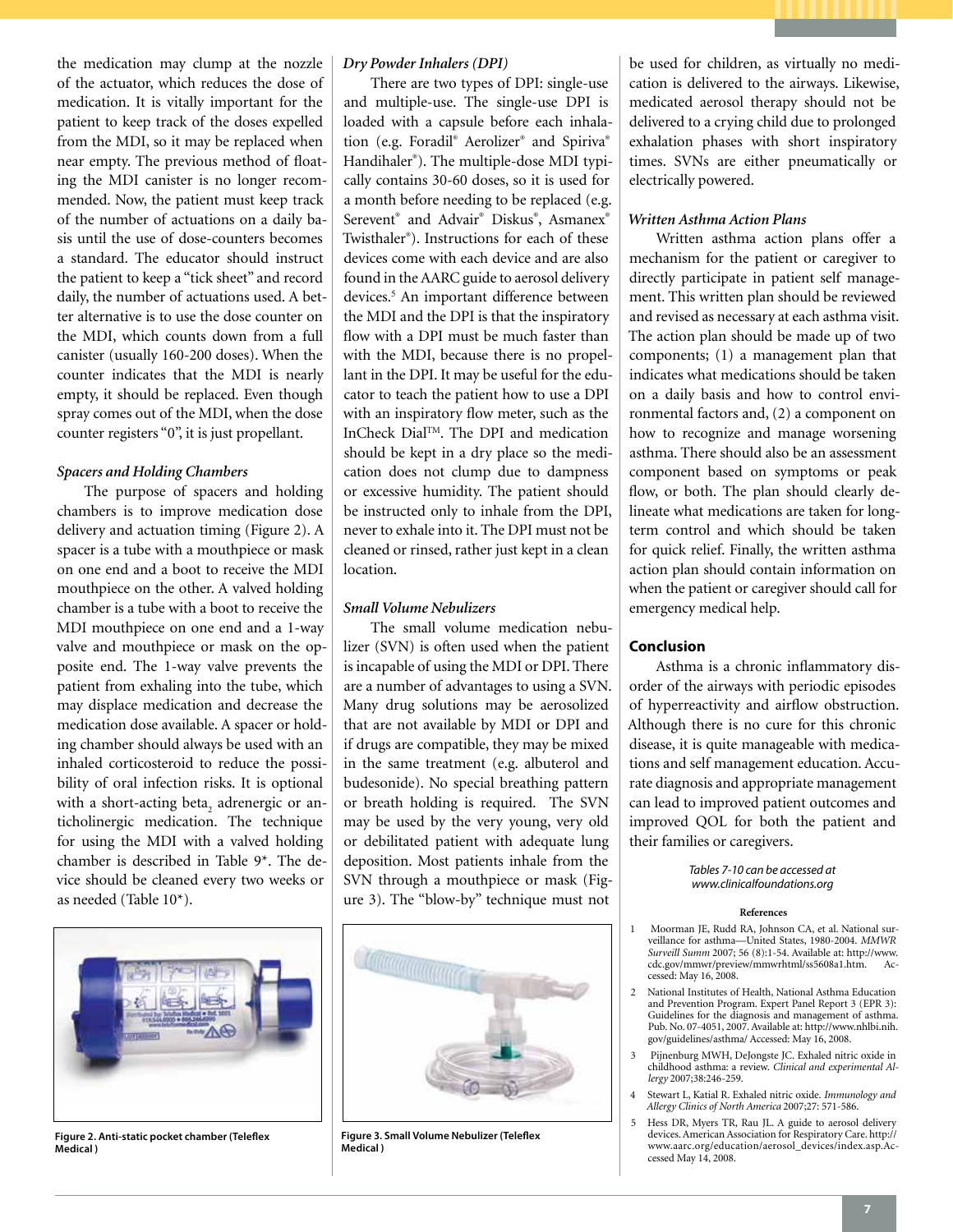# **How do you Manage Your Asthma Patients?**  *Roundtable Discussion*

Tim Myers, *BS, RRT-NPS* **Panelists** Robert Cohn, *MD* Stephens Peters, *MD, PhD* Karen Gregory, *MS, ASPRN-BC, RRT, AE-C*

**Moderator:**

*The 2007 National Asthma Education and Prevention Program asthma guidelines (Expert Panel Report-3 or EPR 3) update the 1997 and 2002 Expert Panel Reports. The EPR 3 describes four essential components of asthma care: assessment and monitoring, patient education, control of factors contributing to asthma severity, and pharmacologic treatment. Subtopics were developed for each of these four broad categories. In the 2007 edition, the critical role of inflammation in asthma has been further substantiated, gene-environmental influences have been given more weight, and the relevance of early risk factors is stressed. Although the guidelines are the most comprehensive and evidence-based to date, they allow the healthcare provider to select the best treatment options for individual patients, depending on the nature of their asthma. In this roundtable, we have invited three experts to discuss the particulars of how they manage their patients.*

*Once an initial diagnosis of asthma has been established, how should current information and guidelines be used to determine the most appropriate treatment?*

**Peters:** The new Expert Panel Report 3 (EPR 3) guidelines suggest that medical professionals estimate asthma severity before initiating treatment. This is done by evaluating *risk* and *impairment* in patients not on controller therapy, or by adhering to the lowest treatment step needed to maintain asthma control in patients on controller therapy. (The meanings of *Risk*  and *impairment* are discussed in the article). This information should be applied using the EPR 3 algorithm of asthma severity. A more complete evaluation would include identification of asthma triggers, comorbid conditions, gastroesophageal reflux disease, efforts to minimize exposures to asthma triggers, and response to asthma medications.

**Cohn:** In order to assess asthma severity, it is important to define symptoms, functional limitations and baseline pulmonary function on initial presentation. It is also important to assess the need for a short-acting beta-agonist for quick relief of daytime or nighttime symptoms, frequency of night time awakenings, monthly work or school days missed, quality of life, and spirometric lung function. On the initial visit, the clinician should determine history of exacerbations, drug therapy used in the past, and the patient's goals for achieving asthma control.

**Gregory:** Asthma presents in many different ways. In order to implement evidence-ased practice, assessment of physical limitations, adherence, cognitive skills, and finances should be identified to appropri-

In order to assess asthma severity, it is important to define symptoms, functional limitations and baseline pulmonary function on initial presentation.

ately guide therapy. Appraisal of cognitive skill is a critical factor in designing the individualized asthma management plan. Health care providers must also be attentive to patient accessibility and coverage of specific medications.

*Can you discuss the key components of control, impairment and risk and some practical applications on how they can be assessed in a clinic setting?*

**Peters:** In asthma control, many of the components of *impairment* and *risk* are similar to those used to judge asthma severity. In addition to the above components, assessing *impairment* includes the use of validated questionnaires, such as the Asthma Control Questionnaire (ACQ) or Asthma Control Test (ACT).<sup>1</sup> The ACQ has been used primarily in research settings, while the ACT has been used more often clinically. The ACT, which has validated versions for use in both adults and children, is particularly easy to use to gain insight into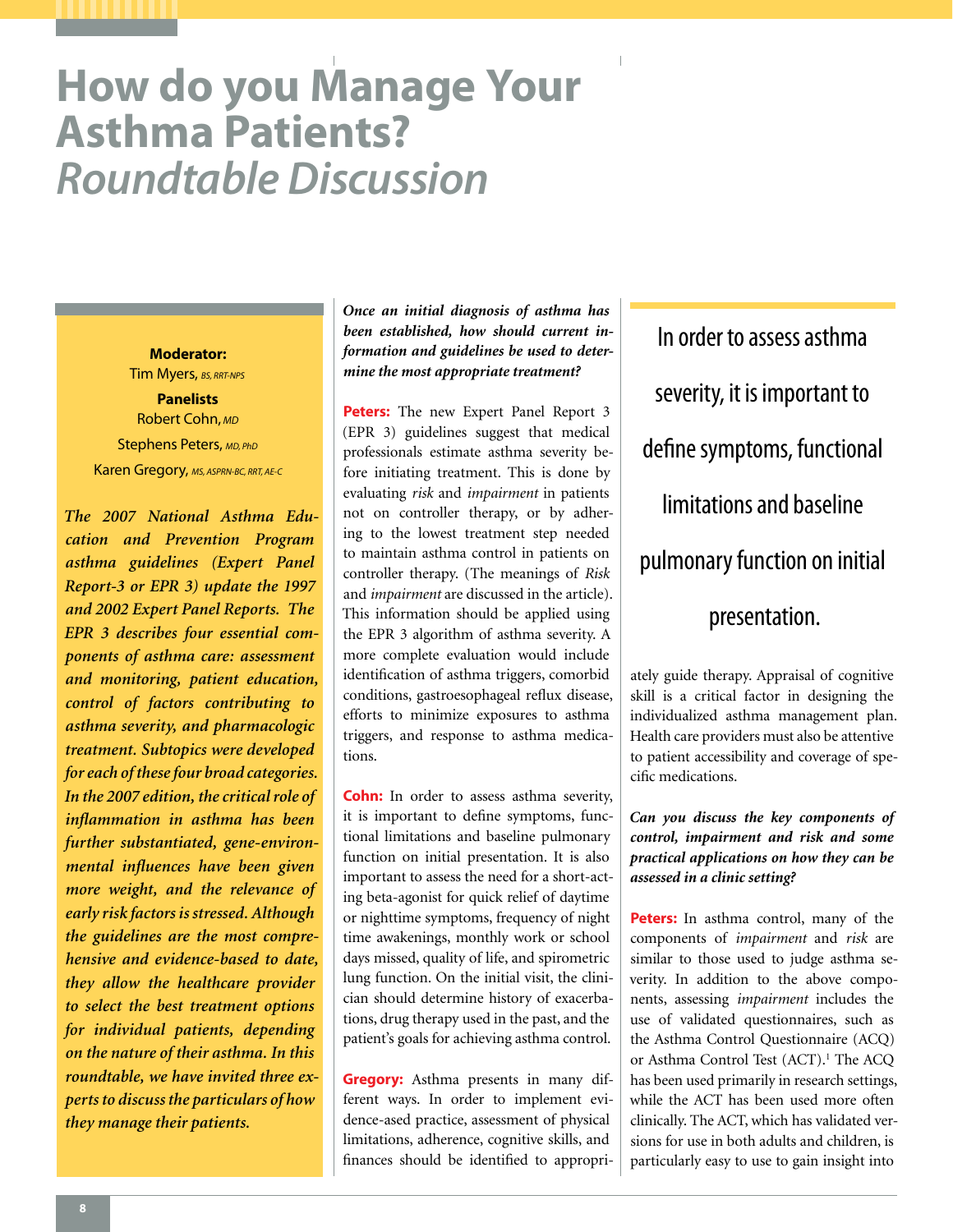the patient's perception of asthma control. Gathering this information is rather straight forward -- it is more challenging to gather accurate information concerning activity limitation or quality of life. Asking "how are you doing?" is sure to elicit the response "fine," which is completely uninformative. Rather, questions about activity levels need to be tailored to each individual patient. For example, it is better to ask, "can you do everything everyone else does in gym class?" The *risk* domain includes not only the frequency of exacerbations requiring oral or systemic corticosteroids, but also the potential for progressive loss of lung function over time, which requires repetitive measures of pulmonary function, at least every 6 to 12 months. Evaluation for treatment-related adverse effects requires a discussion of medication side effects and issues which are important for treatment adherence.

**Cohn:** In 1999, we established a very specific Pediatric Asthma Compliance and Technique clinic (PACT) to improve childhood asthma outcomes in inner-city Cleveland. The clinic was designed to be a physician and respiratory therapist collaborative effort. We developed a very standardized assessment of symptom classification related to asthma control as well as spirometry use so that we could review and collect data in a very specific format based upon the National Heart Lung and Blood Institute Expert Panel Guidelines. Our goals were to (1) ensure that every child with asthma is appropriately classified for asthma severity and control; (2) develop and improve treatment adherence for both children and parents, and (3) reinforce medication delivery technique at each visit. As I point out to patients, you can have the best asthma medication in the world, but if you do not know how to take it properly, it will be of no value.

**Gregory:** Achieving and maintaining optimal asthma control is the primary goal of asthma management. Several instruments are currently used to specifically assess asthma control based on patient symptoms, frequency of beta-agonist use, and limitations of daily activities. The ACQ and ACT, mentioned by Dr. Peters, and the Asthma Therapy Assessment Question (ATAQ) are the most utilized instruments. I use the ACT

Every asthma patient should be aware that viral infections can trigger an asthma exacerbation and should be prepared to rapidly escalate therapy should such an event occur.

- Peters -

which is a short and simple patient-based, five-item questionnaire. The ACT shows high internal consistency and is well correlated with specialist ratings of asthma control based on spirometry.<sup>1</sup>

*How do you instruct patients on how to avoid or otherwise manage environmental factors that exacerbate asthma, such as airborne allergens and viral respiratory infections?*

**Peters:** A careful history can reveal if environmental allergens are triggering asthma episodes. This can be supplemented with allergen skin testing or blood tests (RAST), if necessary. Having identified triggers, the patients can then be counseled on allergen avoidance techniques. Every asthma patient should be aware that viral infections can trigger an asthma exacerbation and should be prepared to rapidly escalate therapy should such an event occur. Patient information on dealing with environmental triggers is available from a number of sources including the American Lung Association and the American Academy of Allergy, Asthma and Immunology.

**Cohn:** I'd like to add that controlling environmental factors can be difficult. Many of the families we serve live in low income housing and are subject to environmental problems beyond their control. Despite that, we make every effort to teach them how to minimize mold, dust, and other allergen exposures. Minimizing viral respiratory infections is more difficult since many of our families live in close contact with one another and many of their children attend daycare.

**Gregory:** Our patients are encouraged to purchase hypoallergenic pillow cases and mattress covers and use a HEPA filter vacuum cleaner in the home for indoor allergens. We teach them about the hazards of mold which thrives in damp environments, and how to remove it. Our patients are provided with educational modules to help reduce the risk of an asthma exacerbation because of viral respiratory infections. They are also strongly encouraged to receive an annual flu vaccination and a pneumonia vaccine as appropriate.

*The EPR 3 recommends that patients be repeatedly educated about asthma self management concepts. Can you describe the key components of the education process and any educational tools you employ?*

**Peters:** Key elements of the educational process include information about asthma pathogenesis, asthma triggers, and medication use and side effects. Information about all of these aspects of the disease is available from the national organizations I mentioned above. The goal is to have a patient who actively participates in the management of the disease. Repetition of key aspects of the management plan by all elements of the health care team can help us reach this goal. The correct use of inhalers is a particularly important element which should be reinforced by all members of the health care team.

**Cohn:** We start by reviewing the goals of asthma therapy for each patient. Specifically, we want to prevent chronic and troublesome symptoms and maintain pulmonary function as close to normal as possible. We want to maintain normal activity levels, prevent exacerbations, and provide the best treatment regimen with the least amount of adverse effects. Although these are all important goals, families sometimes want to focus on one goal at a time, so we tend to review specific components of asthma man-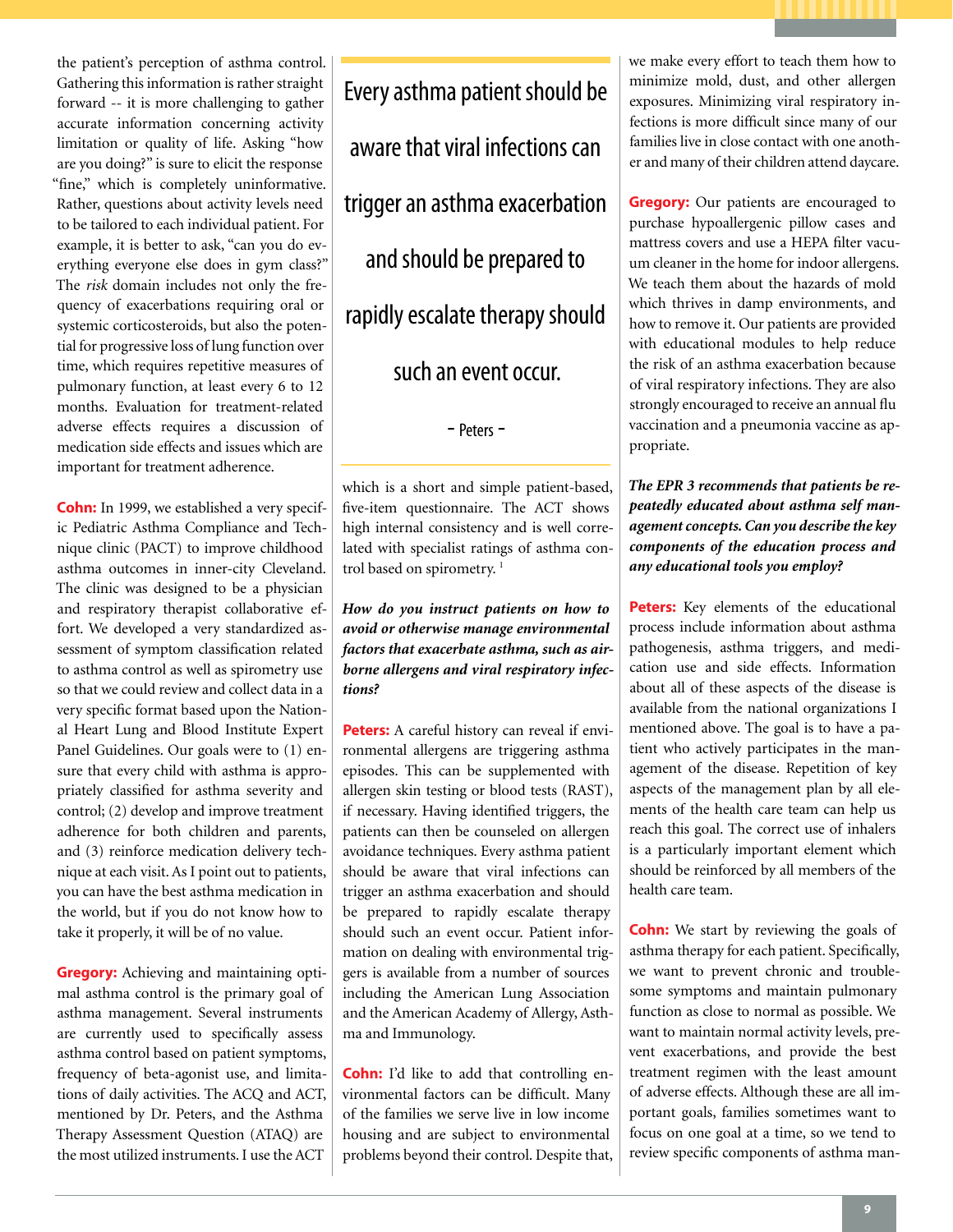agement. It is important at times to enforce the need for spirometry and peak expiratory flow rate monitoring, and to discuss the important differences between controller and reliever medications. We underscore the importance of addressing the inflammatory process in asthma. We want to provide each patient with an up-to-date asthma action plan and, since our patient population is multi-cultural, we provide information in a culturally appropriate manner. In order to facilitate asthma self-management, it is important for us to determine what influences patient adherence to therapy. We try to keep the regimen as simple as possible.

**Gregory:** Asthma education must begin at the time of diagnosis. Asthma self-management must be individualized to achieve successful outcomes. A key component of the education process is to adapt the material to the patient's cognitive skills and learning style, and address any language barriers. In our clinic, written asthma plans are designed to empower patients and their families to become involved in their asthma care and be prepared for an acute asthma exacerbation. Patient education materials accommodate different learning styles and include lung models for visual and kinesthetic learners. Perceived asthma control and psychosocial factors are addressed to improve asthma outcomes and treatment adherence.

*Can you discuss how you address adherence, compliance, and correct use of delivery and assessment devices in your patient population?*

**Peters:** It is important to appreciate the difference between compliance and adherence. A patient is *compliant* if they "follow the orders" of a health care professional, regardless of what the patient thinks. A patient is *adherent* when they perceive a need based on their understanding of the disease and decide on a course of action that includes taking controller medication regularly. Adherence is really disease self-management at the highest level. This is enforced with repeated education, especially concerning the correct use of asthma inhalers. We do this at each medical visit.

**Gregory:** As an essential component of

An expanded role for the respiratory therapist cannot be overstated when striving for successful asthma outcomes.

- Gregory -

asthma control is designing a treatment regimen which the patient understands and is able to easily implement on a daily basis. Reasons for nonadherence are multifactoral and include poor perception of asthma severity, concerns about safety and efficacy of medications, and low treatment expectations. As Dr. Peters suggested, patients are better motivated to adhere to treatment when they understand their illness, the therapeutic modality, and the side effects of asthma medications. Initially, I try to develop a trusting, therapeutic partnership with my patients to promote successful asthma outcomes. Patients are asked to keep an asthma journal, including a medication calendar and action plan to promote adherence. The journal is reviewed and updated at each patient visit.

*Traditionally, the respiratory therapist has focused on managing acute exacerbations in the emergency room and hospital setting. Do you see an expanded role for these professionals in chronic asthma disease management, both in the clinic and at home?*

**Peters:** The respiratory therapist is in a unique position to assist in the management of the asthmatic patient. At the time of the pulmonary function assessment, the therapist can educate the patient about the importance of objective measures, such as lung function, in determining whether asthma control is optimal or not. The therapist can also introduce or reinforce the principles of correct inhaler technique. This is particularly important for patients who have both a dry powder inhaler (DPI) and a pressurized metered dose inhaler (pMDI). The techniques for proper use differ markedly between these two devices.

**Cohn:** In Cleveland, we have been very successful in creating an expanded role for respiratory care practitioners in the clinic setting. In fact, we have published an article about it in Respiratory Care.<sup>2</sup> In our Pediatric Asthma and Compliance Technique clinic, I am the physician responsible for evaluation of all patients, both at their initial visit and at follow up. Jim Martin, our respiratory care practitioner, is instrumental in performing spirometry, developing teaching techniques, and reviewing asthma education with the patient and their families. Jim and I discuss every patient at length and come to a mutually acceptable plan of therapy, as well as follow-up. This teamwork concept is the right way to go because it allows each of us to contribute our strengths in managing asthma patients. Jim is also very good with children; he engages them in things that they are interested in while he is either performing spirometry or trying to educate them on different aspects of asthma.

**Gregory:** An expanded role for the respiratory therapist cannot be overstated when striving for successful asthma outcomes. The literature shows that education and interventions by respiratory therapists significantly improve asthma outcomes. With their specialized training and experience in clinical assessment and other physiological variables, pulmonary function testing and treatment, respiratory therapists are uniquely qualified to provide asthma education at the bedside, at home and in the classroom<sup>3</sup>

# *What would you recommend for a patient requiring high levels of oxygen and medication during an acute asthma exacerbation?*

**Peters:** It is important to administer systemic corticosteroids as early as possible in these individuals, and when it is clear that they are not responding well to standard therapies, to admit them to the hospital in a closely observed setting, usually an intensive care unit. In this setting, alternative therapies, such as continuous nebulization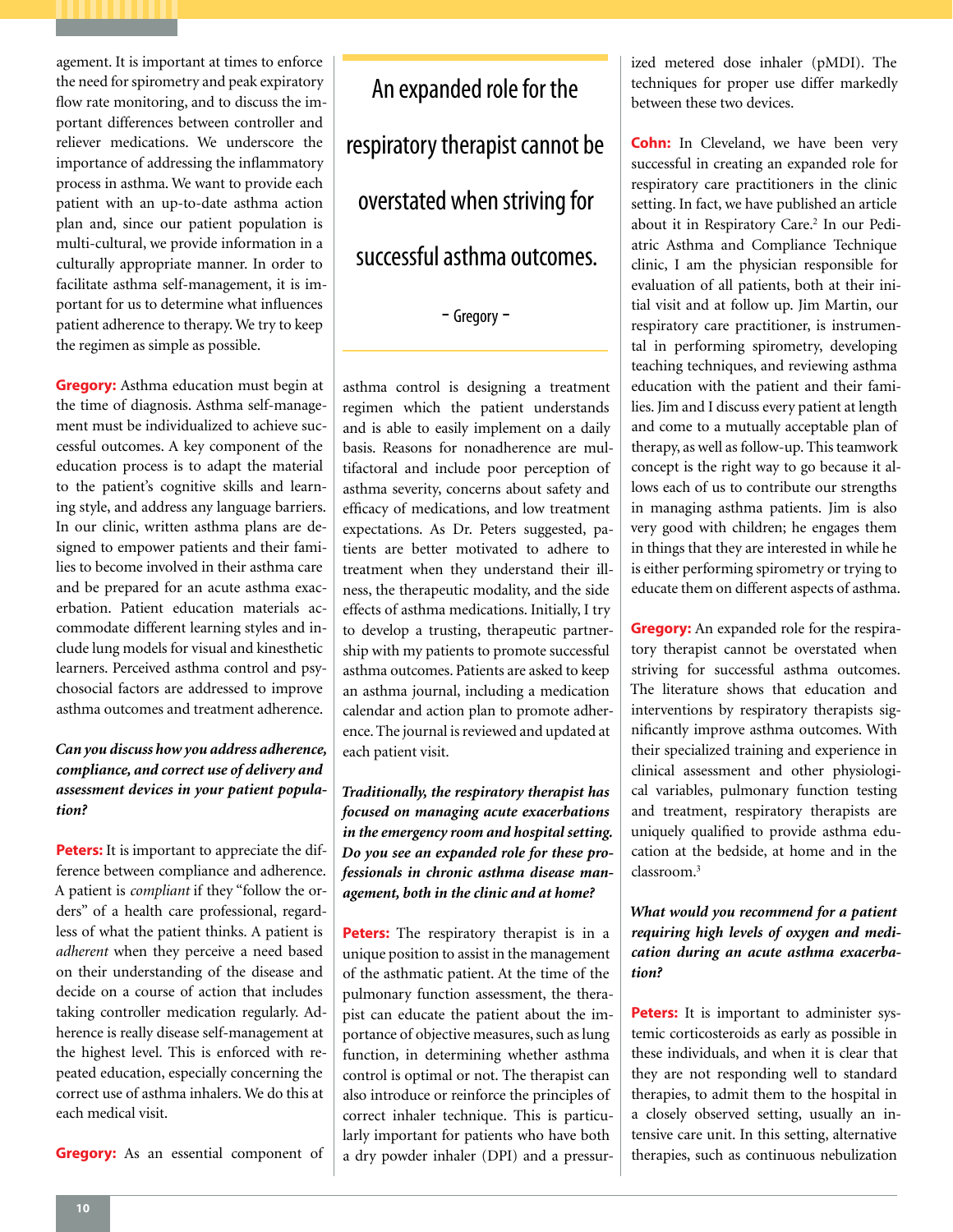...highlights the potential benefits of heliox in the treatment of asthma exacerbations especially as an alternative to intubation.

- Myers -

of a beta-agonist can be considered. In addition, patients can be intubated under carefully controlled conditions should that be necessary. Managing a patient with status asthmaticus on a ventilator requires knowledge of the specialized physiology of these patients, which is quite different from most patients who require mechanical ventilation.

**Cohn:** We will use continuous albuterol or levalbuterol nebulization for those chlidren who are having a severe asthma exacerbation and requiring high oxygen concentrations. We will also use IV magnesium sulfate. We try to avoid intubation and mechanical ventilation unless absolutely necessary.

# *What would you recommend for a patient requiring high levels of oxygen and medication during an acute asthma exacerbation?*

**Myers:** In my presentation at the 2006 AARC Symposium, "What would you do?" I presented a case study entitled *Adolescent with Asthma Exacerbation* that highlights the potential benefits of heliox in the treatment of asthma exacerbations especially as an alternative to intubation<sup>4</sup>. Heliox administered to spontaneously breathing patients is most efficacious when delivered through a closed-system. Typical clinical administration consists of a facemask and reservoir bag or a non-rebreather mask. Frequently, a Y-piece attachment is placed between the mask and the reservoir bag to add a nebulizer for concurrent beta-agonist administration. Many questions remain unanswered regarding the clinical effectiveness of heliox for acute asthma. Patients with the most severe airflow obstruction may benefit from the early use of heliox. Studies suggest that early rather than late heliox administration may decrease work of breathing and dyspnea while facilitating improved gas exchange, or at least serve as a stabilizing measure to allow conventional therapies time to take effect. Heliox has a relatively safe treatment profile and direct beneficial outcomes should be observed almost instantaneously.

#### **References**

- 1 Nathan, RA, Sorkness, CA, Kosinski M, et al. Development of the asthma control test: A survey for assessing asthma control. *J Allerg Clin Immunol* 2004; 113:59-65.
- 2 Minai BA, Martin JE, Cohn RC. Results of a physician and respiratory therapist collaborative effort to improve longterm metered-dose inhaler technique in a pediatric asthma clinic. *Respir Care.* 2004;49(6):600-5.
- 3 Making a difference in the management of asthma: A guide for respiratory therapist. (May, 2003). *National Institute of HealthPublication* No. 02-1964. Available at: http://www. nhlbi.nih.gov/health/prof/lung/asthma
- 4. Myers TR. Adolescent with an Asthma Exacerbation. Proceedings from a special symposium on "What Would You Do?" An Audience Interactive Review of Four Clinical Cases. Presented at the 52nd International Respiratory Congress of the American Association for Respiratory Care December 2006, Las Vegas, Nevada. (pp. 11-16) Available at: http://www.aarc.org/education/four\_clinical\_cases Accessed: July 3, 2008.

**Stephen Peters**, MD, PhD is Professor of Medicine and Pediatrics, Director of Research in the Section on Pulmonary, Critical Care, Allergy and Immunologic Diseases, Training Program Director for Allergy and Immunology, and Associate Director, Center for Human Genomics at Wake Forest University School of Medicine, Winston-Salem, North Carolina. His current research interests include mechanisms of subepithelial fibrosis in asthma, control of immunoglobulin E-mediated pulmonary inflammation in humans, and the pharmacogenetics of asthma. Dr. Peters has authored more than 240 articles and reviews that have appeared major journals. He is an Associate Editor for the American Journal of Respiratory and Critical Care Medicine, Respiratory Digest, and Respiratory Medicine, and is on the Editorial Board of *MD Consult—Respiratory & Critical Care Medicine.*

**Robert Cohn**, MD, is Associate Professor of Pediatrics at Case Western Reserve University and Chairman of the Department of Pediatrics at Metro-Health Medical Center, Cleveland, Ohio. Dr. Cohn has had a long-standing interest in asthma and currently sits on the editorial board of the *Journal of Asthma*. He serves an invited reviewer on a number of pediatric and respiratory journals and has published extensively these fields.

**Karen L. Gregory,** MS, APRN-BC, CNS, RRT, AE-C is an acute care clinical nurse specialist with a specialty in asthma, allergy and pulmonary medicine. She is also a registered respiratory therapist and certified asthma educator. Ms Gregory obtained her undergraduate and graduate degrees from the University of Oklahoma Health Science Center. Her degree in Respiratory Therapy was obtained from Rose State College. She currently works at the Oklahoma Allergy and Asthma as an Advanced Practice Nurse and Asthma Educator, as well as teaching research at the University of Oklahoma College of Nursing. Ms. Gregory is president of the Association of Asthma Educators and serves as a faculty member of the American Association for Respiratory Care Asthma Preparatory Course. Throughout her career she has held active memberships and leadership positions in her professional organizations serving on boards, committees, and projects including assisting with the establishment of two professional organizations. Research projects include on quality of life, adherence, and asthma management in the rural setting for the adult and pediatric population with asthma.

**Timothy R. Myers**, BS, RRT-NPS is Clinical & Research Operations Manager at the Asthma Center at Rainbow Babies & Children's Hospital and the Department of Pediatrics Pulmonary Division, Case Western Reserve University, Cleveland, Ohio. Among other roles, he is responsible for designing and implementing research studies and assisting with preparation of research grants and manuscripts for publication. Tim has a long list of publications in respiratory and pediatric journals and presents many lectures, courses, workshops, and seminars in the field. He lives in Avon, Ohio.

**Timothy B. Op't Holt,** EdD, RRT, AE-C, FAARC, is Director of "Breath of Life" COPD and the Asthma Education and Therapy Program at Victory Health Partners Clinic in Mobile, Alabama, and Consultant to the Ohio Department of Human Services. At the University of South Alabama, he is Professor, Department of Respiratory Care and Cardiopulmonary Sciences, and Facilitator, Problem-Based Learning Program, at Ohio State University's College of Medicine. He is the author or co-author of 8 books and 30 studies in journals such as *AARC Times, Respiratory Care Journal, and the American Journal of Respiratory and Critical Care Medicine* as well as presented over 35 papers at international conferences.

*Essential Practices* is a serial education program distributed free-of-charge to health professionals. *Essential Practices* is published by Saxe Healthcare Communications. The goal of *Essential Practices* is to present clinically- and evidenced-based practices to assist the clinician in making an informed decision on what is best for his/her patient. Opinions expressed in *Essential Practices* are those of the authors and not necessarily of the editorial staff of Saxe Healthcare Communications. The publisher disclaims any responsibility or liability for such material. We welcome opinions and subscription requests from our readers.

Please direct your correspondence to:

**Saxe Healthcare Communications P.O. Box 1282 Burlington, VT 05402 info@saxecommunications.com Fax: 802.872.7558 © Saxe Communications 2008**